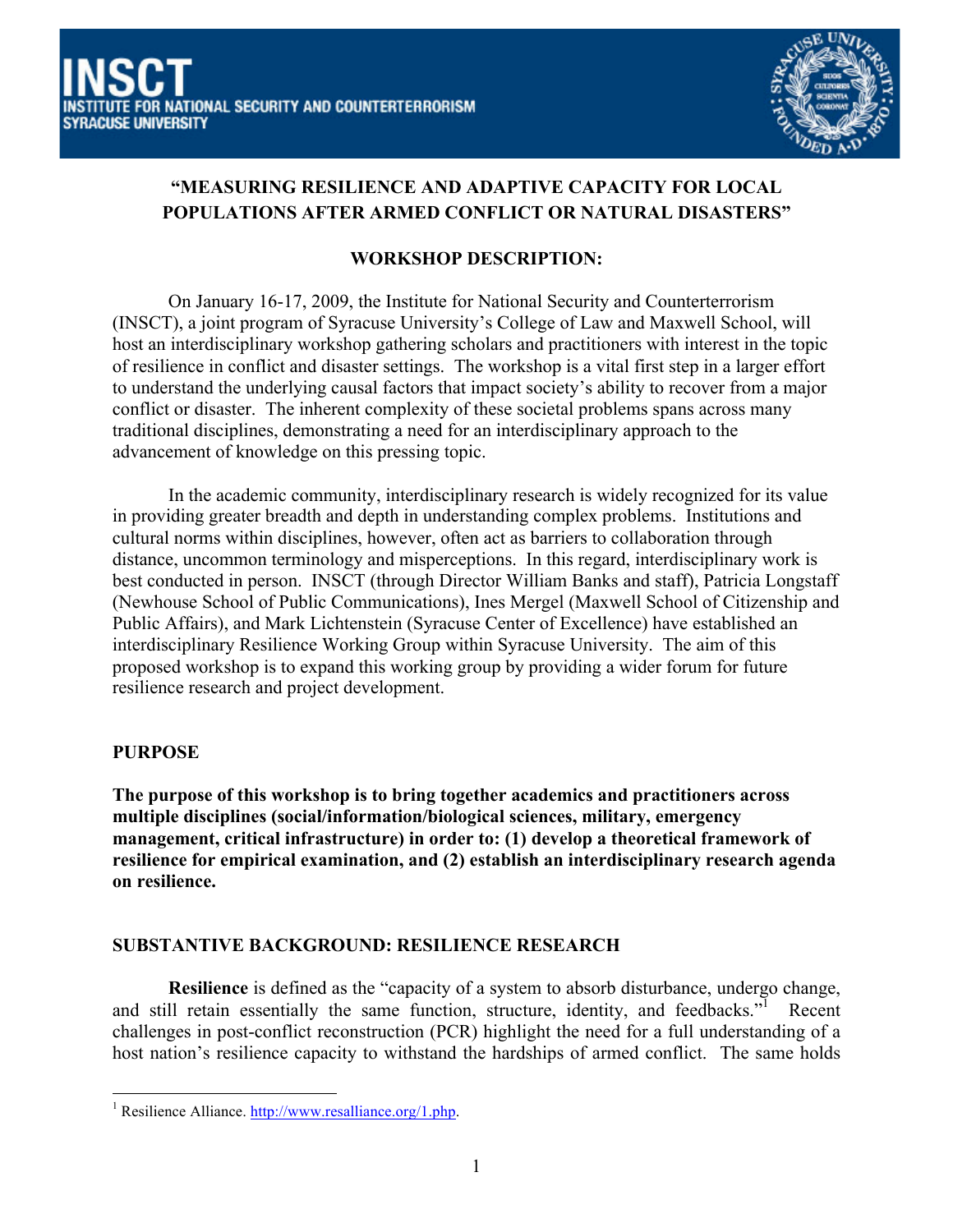true for communities impacted by natural disasters. Resilient communities recover more quickly from the resulting destruction in these settings which leads to the following initial research questions. What attributes (human, social, cultural, political, economic, technological) within a community are essential to ensuring resilience? How are they measured? How are they interrelated? Answers to these questions and those that will follow hold significant insights for leaders and planners in PCR and emergency management settings.

Every discipline acknowledges the importance of resilience, but each one uses its own terms of art and focuses on some resilience principles more than others. *Cultural and Social Structure Resilience* refers to how well a culture/society can retain its customs and identity over time through periods of great stress. Tensions between indigenous cultural/socio-political structures and new governance structures in post-conflict environments must be addressed for nation-building to be successful. *Ecological resilience* is found in systems with high uncertainty that must focus on persistence and adaptation. There are several (often many) possible stable states for these systems and these systems may change from one into another when disturbed. An important insight in designing ecological resilience is to understand what occurs at the boundaries of these states. For example, human systems (economic, political) are known to shift from ordered to chaotic and then to a new order when disturbed by war or lack of resources. *Developmental resilience* is found in humans, organizations, social systems, and ecosystems because they *develop*; that is, they change over time in form and function such that they grow, mature, die, and change in interesting ways as shaped by cultural and biological evolution. Economies and societies also develop; their resources, vulnerabilities, responses—and therefore resilience—will reflect their development. *Engineering resilience* will be the result of an effort to make a system return to one pre-designed state or function when it is disturbed. Resilience in these systems is measured in the time it takes to come back to system specifications. These four resilience concepts are not exhaustive considering the wide scope of available research. For example, physiology talks about the resilience properties of the human immune system.

The purpose of the workshop is to identify the commonalities in various resilient (or notso-resilient) systems. Each expert will identify the basic components and processes that operate within their discipline and what factors indicate robustness and/or critical weakness in those systems. The commonalties should be indicators of the resilience of any complex system, including struggling communities which are really a network of systems, like social networks, economic networks and physical environments that support the community. To the extent possible these ideas will be incorporated into the theory-building part of the project. It will also aid in the development of successful reconstruction strategies. Academic research on resilience across multiple disciplines has practical applications for data collection and analysis to interagency planners in developing strategies to restore the critical functions of society. This research exposes several features of resilience that are found in many systems and are likely to be important for human community resilience (i.e., diversity, scale, efficiency, coupling, and social networks). It is critical to test these factors in several cultural contexts. *By better identifying indicators or principles of resilience, and then developing a way to assess or measure them, we hope to provide guidance to interveners (military or otherwise) in how to plan operations, to support existing networks during an intervention, and to foster weaker systems during a reconstruction phase.*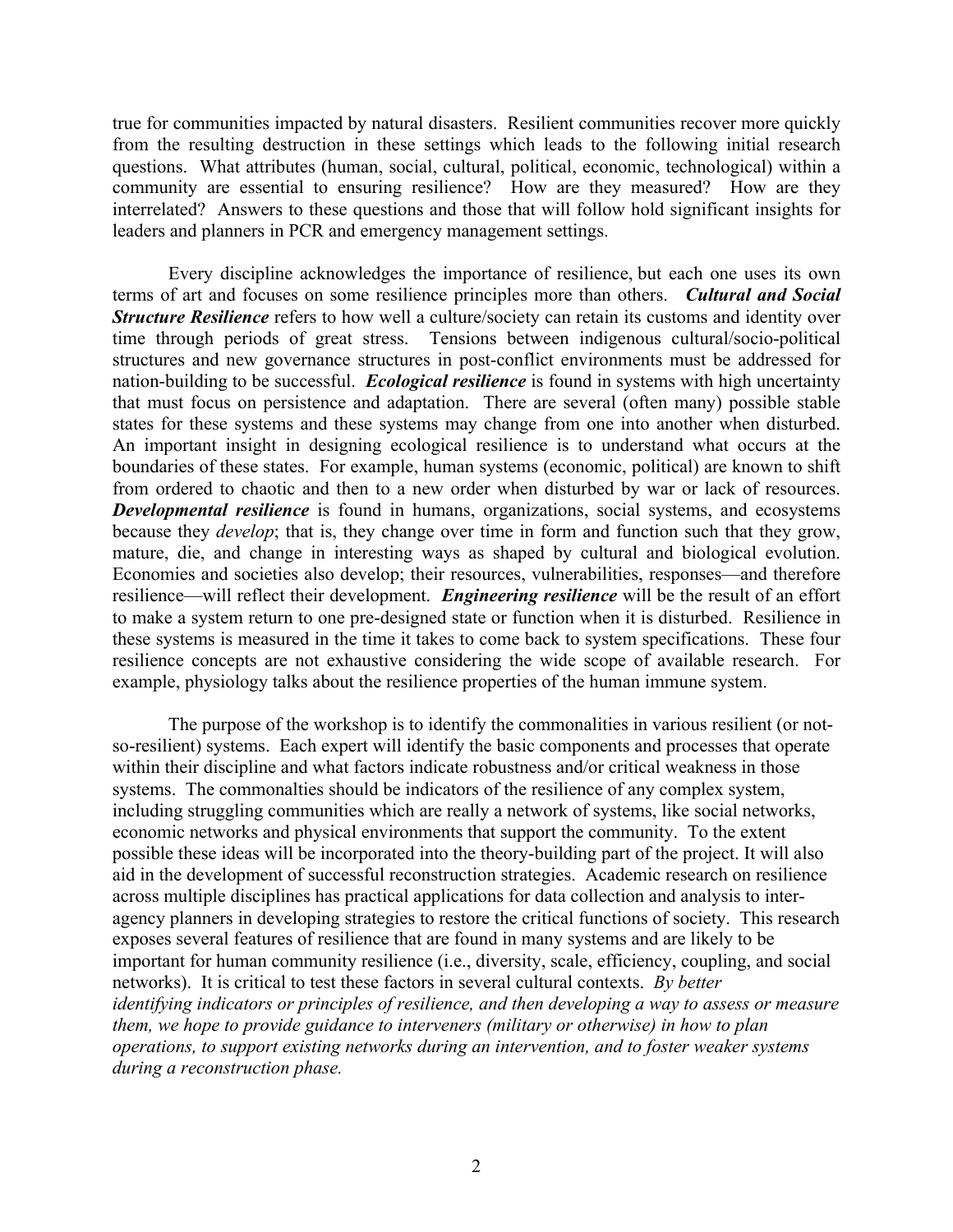#### **RESILIENCE WORKSHOP**

INSCT's Resilience Working Group has identified the initial disciplines and institutions relevant for this interdisciplinary project to convene in January 2009. This workshop will include participants from Syracuse University and outside institutions with expertise in the following fields and disciplines: Resilience, Social Networks, Ecology, Engineering, Environmental Science, Economics, Anthropology, Public Administration (Critical Infrastructure, Emergency Management), and Government (U.S. Departments of State, Defense, and Energy).

In advance of the workshop, participants will be asked to submit a 1-2 page brief which will include the following:

- Description of how resilience concepts are applied within their respective discipline
- Metrics used to identify resilience within discipline (if applicable)
- Names of major resilience contributors and recommended readings in their field

INSCT will collect and distribute these readings prior to the workshop. Participants will be prepared to provide a short, five-minute overview from this paper in order to stimulate and interdisciplinary discussion. INSCT will lead a structured discussion to elicit the underlying factors of resilience across the various disciplines and develop a theoretical framework from which these factors can be tested. The key session of this workshop will be a group exercise in response to a hypothetical scenario. Participants will break out into 2-4 groups to discuss how they would approach the problem from a resilience perspective. Groups will reconvene to discuss their approach in an effort to extract useful resilience metrics and initiate a frameworkbuilding process.

Graduate students will record the workshop through note taking to capture the dialogue and all conceptual ideas. INSCT will publish a culminating paper which reflects the collaborative results of the workshop and its participants. INSCT will also work to engage other academic institutions, the U.S. Army War College and other professional military education programs, DHS/FEMA, and other regional/international organizations both to contribute to the project and to encourage other entities to join the dialogue. Participants will leave the workshop as contributing members to the culminating publication and the opportunity to participate in future research.

#### **FUTURE RESILIENCE RESEARCH**

Following the workshop, INSCT will build upon the momentum gained from the Resilience Workshop and implement a long-term research project to evaluate this resilience construct empirically in multiple post-conflict and disaster settings. This project would have two main objectives: first, to validate the interdisciplinary framework as a theoretical model for future resilience research; and second, to refine and develop new analytical tools (data gathering, decision analysis) for PCR and emergency management planners. These tools will facilitate the identification of civilian resilience capacities and the development of more effective PCR